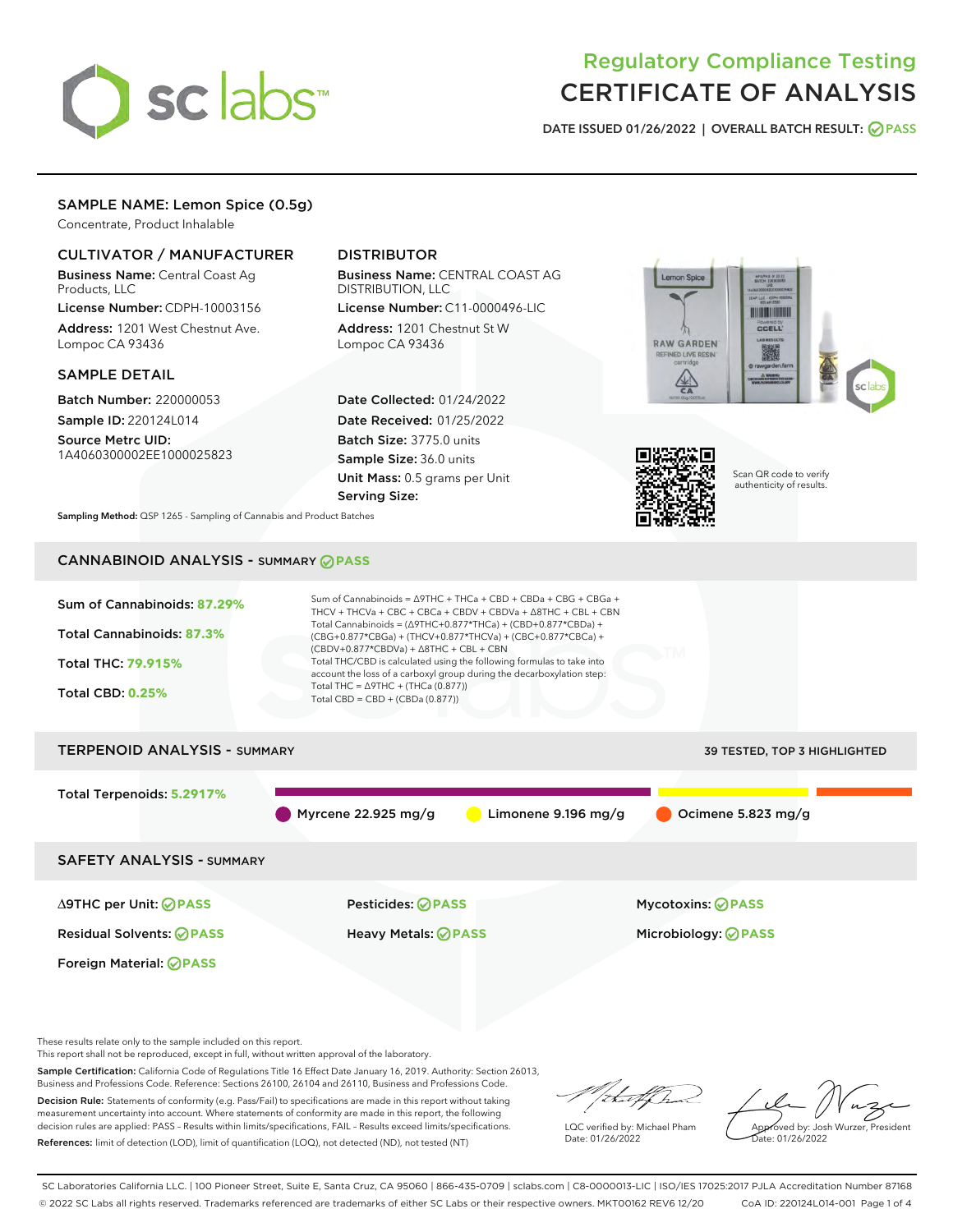



LEMON SPICE (0.5G) | DATE ISSUED 01/26/2022 | OVERALL BATCH RESULT: **⊘** PASS

#### CANNABINOID TEST RESULTS - 01/25/2022 2 PASS

Tested by high-performance liquid chromatography with diode-array detection (HPLC-DAD). **Method:** QSP 1157 - Analysis of Cannabinoids by HPLC-DAD

#### TOTAL CANNABINOIDS: **87.3%**

Total Cannabinoids (Total THC) + (Total CBD) + (Total CBG) + (Total THCV) + (Total CBC) + (Total CBDV) + ∆8THC + CBL + CBN

TOTAL THC: **79.915%** Total THC (∆9THC+0.877\*THCa)

TOTAL CBD: **0.25%**

Total CBD (CBD+0.877\*CBDa)

TOTAL CBG: 6.298% Total CBG (CBG+0.877\*CBGa)

TOTAL THCV: 0.6% Total THCV (THCV+0.877\*THCVa)

TOTAL CBC: ND Total CBC (CBC+0.877\*CBCa)

TOTAL CBDV: ND Total CBDV (CBDV+0.877\*CBDVa)

| <b>COMPOUND</b>            | LOD/LOQ<br>(mg/g) | <b>MEASUREMENT</b><br><b>UNCERTAINTY</b><br>(mg/g) | <b>RESULT</b><br>(mg/g) | <b>RESULT</b><br>(%) |
|----------------------------|-------------------|----------------------------------------------------|-------------------------|----------------------|
| Δ9THC                      | 0.06 / 0.26       | ±27.491                                            | 799.15                  | 79.915               |
| <b>CBG</b>                 | 0.06 / 0.19       | ±2.481                                             | 62.98                   | 6.298                |
| <b>THCV</b>                | 0.1 / 0.2         | ±0.30                                              | 6.0                     | 0.60                 |
| <b>CBD</b>                 | 0.07/0.29         | ±0.116                                             | 2.50                    | 0.250                |
| <b>CBN</b>                 | 0.1/0.3           | ±0.15                                              | 2.3                     | 0.23                 |
| $\triangle$ 8THC           | 0.1 / 0.4         | N/A                                                | <b>ND</b>               | <b>ND</b>            |
| <b>THCa</b>                | 0.05/0.14         | N/A                                                | <b>ND</b>               | <b>ND</b>            |
| <b>THCVa</b>               | 0.07/0.20         | N/A                                                | <b>ND</b>               | <b>ND</b>            |
| <b>CBDa</b>                | 0.02/0.19         | N/A                                                | <b>ND</b>               | <b>ND</b>            |
| <b>CBDV</b>                | 0.04 / 0.15       | N/A                                                | <b>ND</b>               | <b>ND</b>            |
| <b>CBDVa</b>               | 0.03/0.53         | N/A                                                | <b>ND</b>               | <b>ND</b>            |
| <b>CBGa</b>                | 0.1 / 0.2         | N/A                                                | <b>ND</b>               | <b>ND</b>            |
| <b>CBL</b>                 | 0.06 / 0.24       | N/A                                                | <b>ND</b>               | <b>ND</b>            |
| <b>CBC</b>                 | 0.2 / 0.5         | N/A                                                | <b>ND</b>               | <b>ND</b>            |
| <b>CBCa</b>                | 0.07 / 0.28       | N/A                                                | <b>ND</b>               | <b>ND</b>            |
| <b>SUM OF CANNABINOIDS</b> |                   |                                                    | $872.9$ mg/g            | 87.29%               |

#### **UNIT MASS: 0.5 grams per Unit**

| ∆9THC per Unit                         | 1100 per-package limit | 399.58 mg/unit  | <b>PASS</b> |
|----------------------------------------|------------------------|-----------------|-------------|
| <b>Total THC per Unit</b>              |                        | 399.58 mg/unit  |             |
| <b>CBD</b> per Unit                    |                        | $1.25$ mg/unit  |             |
| <b>Total CBD per Unit</b>              |                        | $1.25$ mg/unit  |             |
| <b>Sum of Cannabinoids</b><br>per Unit |                        | $436.4$ mg/unit |             |
| <b>Total Cannabinoids</b><br>per Unit  |                        | $436.5$ mg/unit |             |

| <b>COMPOUND</b>          | LOD/LOQ<br>(mg/g) | ๚วบแ⊑เพ<br><b>UNCERTAINTY</b><br>(mg/g) | <b>RESULT</b><br>(mg/g)                          | <b>RESULT</b><br>$(\%)$ |
|--------------------------|-------------------|-----------------------------------------|--------------------------------------------------|-------------------------|
| <b>Myrcene</b>           | 0.008 / 0.025     | ±0.2957                                 | 22.925                                           | 2.2925                  |
| Limonene                 | 0.005 / 0.016     | ±0.1315                                 | 9.196                                            | 0.9196                  |
| Ocimene                  | 0.011 / 0.038     | ±0.1869                                 | 5.823                                            | 0.5823                  |
| Terpinolene              | 0.008 / 0.026     | ±0.0783                                 | 3.818                                            | 0.3818                  |
| $\beta$ Caryophyllene    | 0.004 / 0.012     | ±0.1155                                 | 3.245                                            | 0.3245                  |
| $\beta$ Pinene           | 0.004 / 0.014     | ±0.0205                                 | 1.784                                            | 0.1784                  |
| $\alpha$ Pinene          | 0.005 / 0.017     | ±0.0146                                 | 1.693                                            | 0.1693                  |
| Linalool                 | 0.009 / 0.032     | ±0.0458                                 | 1.206                                            | 0.1206                  |
| $\alpha$ Humulene        | 0.009 / 0.029     | ±0.0273                                 | 0.850                                            | 0.0850                  |
| Fenchol                  | 0.010 / 0.034     | ±0.0182                                 | 0.470                                            | 0.0470                  |
| $trans-\beta$ -Farnesene | 0.008 / 0.025     | ±0.0136                                 | 0.384                                            | 0.0384                  |
| Terpineol                | 0.016 / 0.055     | ±0.0195                                 | 0.317                                            | 0.0317                  |
| Camphene                 | 0.005 / 0.015     | ±0.0020                                 | 0.175                                            | 0.0175                  |
| Nerolidol                | 0.009 / 0.028     | ±0.0101                                 | 0.160                                            | 0.0160                  |
| $\alpha$ Phellandrene    | 0.006 / 0.020     | ±0.0018                                 | 0.135                                            | 0.0135                  |
| $\alpha$ Terpinene       | 0.005 / 0.017     | ±0.0017                                 | 0.114                                            | 0.0114                  |
| 3 Carene                 | 0.005 / 0.018     | ±0.0015                                 | 0.108                                            | 0.0108                  |
| $\gamma$ Terpinene       | 0.006 / 0.018     | ±0.0019                                 | 0.108                                            | 0.0108                  |
| Guaiol                   | 0.009 / 0.030     | ±0.0047                                 | 0.100                                            | 0.0100                  |
| Valencene                | 0.009 / 0.030     | ±0.0063                                 | 0.092                                            | 0.0092                  |
| Borneol                  | 0.005 / 0.016     | ±0.0034                                 | 0.082                                            | 0.0082                  |
| Fenchone                 | 0.009 / 0.028     | ±0.0023                                 | 0.079                                            | 0.0079                  |
| p-Cymene                 | 0.005 / 0.016     | ±0.0009                                 | 0.033                                            | 0.0033                  |
| Sabinene                 | 0.004 / 0.014     | ±0.0002                                 | 0.020                                            | 0.0020                  |
| Caryophyllene<br>Oxide   | 0.010 / 0.033     | N/A                                     | <loq< th=""><th><loq< th=""></loq<></th></loq<>  | <loq< th=""></loq<>     |
| $\alpha$ Bisabolol       | 0.008 / 0.026     | N/A                                     | <loq< th=""><th><math>&lt;</math>LOQ</th></loq<> | $<$ LOQ                 |
| Eucalyptol               | 0.006 / 0.018     | N/A                                     | <b>ND</b>                                        | <b>ND</b>               |
| Sabinene Hydrate         | 0.006 / 0.022     | N/A                                     | <b>ND</b>                                        | ND                      |
| (-)-Isopulegol           | 0.005 / 0.016     | N/A                                     | <b>ND</b>                                        | <b>ND</b>               |
| Camphor                  | 0.006 / 0.019     | N/A                                     | <b>ND</b>                                        | <b>ND</b>               |
| Isoborneol               | 0.004 / 0.012     | N/A                                     | <b>ND</b>                                        | <b>ND</b>               |
| Menthol                  | 0.008 / 0.025     | N/A                                     | ND                                               | ND                      |
| Nerol                    | 0.003 / 0.011     | N/A                                     | <b>ND</b>                                        | ND                      |
| Citronellol              | 0.003 / 0.010     | N/A                                     | ND                                               | ND                      |
| R-(+)-Pulegone           | 0.003 / 0.011     | N/A                                     | ND                                               | ND                      |
| Geraniol                 | 0.002 / 0.007     | N/A                                     | <b>ND</b>                                        | ND                      |
| <b>Geranyl Acetate</b>   | 0.004 / 0.014     | N/A                                     | ND                                               | ND                      |
| $\alpha$ Cedrene         | 0.005 / 0.016     | N/A                                     | ND                                               | ND                      |
| Cedrol                   | 0.008 / 0.027     | N/A                                     | <b>ND</b>                                        | ND                      |
| <b>TOTAL TERPENOIDS</b>  |                   |                                         | 52.917 mg/g                                      | 5.2917%                 |

SC Laboratories California LLC. | 100 Pioneer Street, Suite E, Santa Cruz, CA 95060 | 866-435-0709 | sclabs.com | C8-0000013-LIC | ISO/IES 17025:2017 PJLA Accreditation Number 87168 © 2022 SC Labs all rights reserved. Trademarks referenced are trademarks of either SC Labs or their respective owners. MKT00162 REV6 12/20 CoA ID: 220124L014-001 Page 2 of 4

## TERPENOID TEST RESULTS - 01/26/2022

Terpene analysis utilizing gas chromatography-flame ionization detection (GC-FID). **Method:** QSP 1192 - Analysis of Terpenoids by GC-FID

MEACUREMENT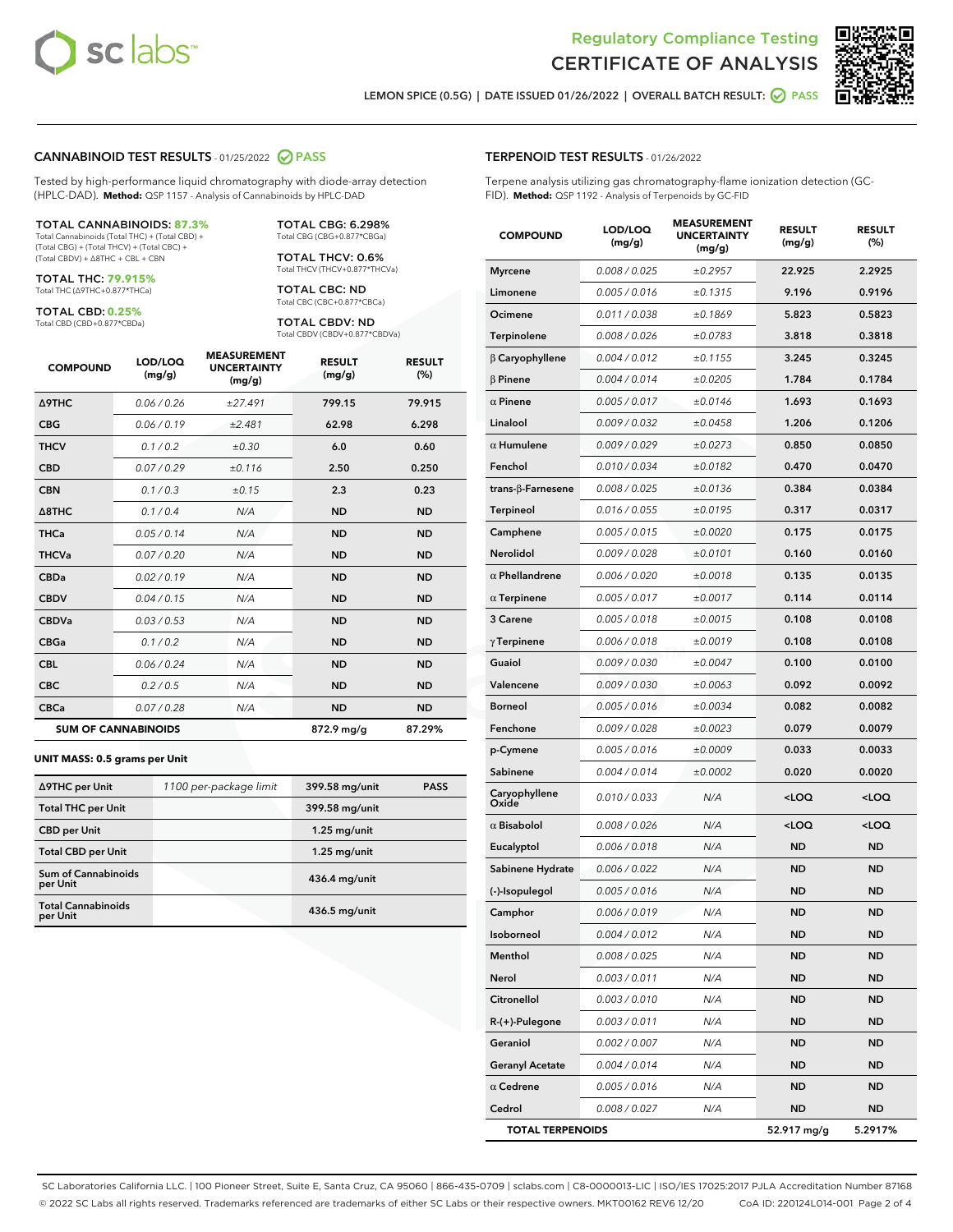



LEMON SPICE (0.5G) | DATE ISSUED 01/26/2022 | OVERALL BATCH RESULT:  $\bigcirc$  PASS

## CATEGORY 1 PESTICIDE TEST RESULTS - 01/25/2022 2 PASS

Pesticide and plant growth regulator analysis utilizing high-performance liquid chromatography-mass spectrometry (HPLC-MS) or gas chromatography-mass spectrometry (GC-MS). \*GC-MS utilized where indicated. **Method:** QSP 1212 - Analysis of Pesticides and Mycotoxins by LC-MS or QSP 1213 - Analysis of Pesticides by GC-MS

| 0.03/0.08<br><b>ND</b><br>Aldicarb<br>$>$ LOD<br>N/A<br><b>PASS</b><br>Carbofuran<br>0.02 / 0.05<br><b>ND</b><br><b>PASS</b><br>$>$ LOD<br>N/A<br>Chlordane*<br>0.03 / 0.08<br>N/A<br><b>ND</b><br><b>PASS</b><br>$\ge$ LOD<br>Chlorfenapyr*<br>0.03/0.10<br><b>ND</b><br><b>PASS</b><br>$\ge$ LOD<br>N/A<br>N/A<br><b>ND</b><br><b>PASS</b><br>Chlorpyrifos<br>0.02 / 0.06<br>$\ge$ LOD<br>Coumaphos<br>0.02 / 0.07<br>N/A<br><b>ND</b><br><b>PASS</b><br>$\ge$ LOD<br>Daminozide<br>0.02 / 0.07<br>N/A<br><b>ND</b><br><b>PASS</b><br>$\ge$ LOD<br><b>DDVP</b><br>0.03/0.09<br>$>$ LOD<br>N/A<br><b>ND</b><br><b>PASS</b><br>(Dichlorvos)<br>Dimethoate<br>0.03/0.08<br>$>$ LOD<br>N/A<br><b>ND</b><br><b>PASS</b><br>0.03/0.10<br><b>ND</b><br><b>PASS</b><br>Ethoprop(hos)<br>$\ge$ LOD<br>N/A<br>0.02 / 0.06<br>N/A<br><b>ND</b><br><b>PASS</b><br>Etofenprox<br>$\ge$ LOD<br>Fenoxycarb<br>0.03 / 0.08<br>N/A<br><b>ND</b><br><b>PASS</b><br>$\ge$ LOD<br>0.03/0.08<br><b>ND</b><br><b>PASS</b><br>Fipronil<br>$\ge$ LOD<br>N/A<br>Imazalil<br>0.02 / 0.06<br>$\ge$ LOD<br>N/A<br><b>ND</b><br><b>PASS</b><br>Methiocarb<br>0.02 / 0.07<br><b>PASS</b><br>$\ge$ LOD<br>N/A<br><b>ND</b><br>Methyl<br>0.03/0.10<br>$\ge$ LOD<br>N/A<br><b>ND</b><br><b>PASS</b><br>parathion<br>0.03/0.09<br><b>ND</b><br><b>Mevinphos</b><br>$\ge$ LOD<br>N/A<br><b>PASS</b><br>Paclobutrazol<br>0.02 / 0.05<br>$\ge$ LOD<br>N/A<br><b>ND</b><br><b>PASS</b><br>0.03/0.09<br>$\ge$ LOD<br>N/A<br><b>ND</b><br><b>PASS</b><br>Propoxur<br>Spiroxamine<br>0.03 / 0.08<br>$\ge$ LOD<br>N/A<br><b>ND</b><br><b>PASS</b><br>0.03/0.10<br><b>ND</b><br><b>PASS</b><br><b>Thiacloprid</b><br>$\ge$ LOD<br>N/A | <b>COMPOUND</b> | LOD/LOQ<br>$(\mu g/g)$ | <b>ACTION</b><br>LIMIT<br>$(\mu g/g)$ | <b>MEASUREMENT</b><br><b>UNCERTAINTY</b><br>$(\mu g/g)$ | <b>RESULT</b><br>$(\mu g/g)$ | <b>RESULT</b> |
|----------------------------------------------------------------------------------------------------------------------------------------------------------------------------------------------------------------------------------------------------------------------------------------------------------------------------------------------------------------------------------------------------------------------------------------------------------------------------------------------------------------------------------------------------------------------------------------------------------------------------------------------------------------------------------------------------------------------------------------------------------------------------------------------------------------------------------------------------------------------------------------------------------------------------------------------------------------------------------------------------------------------------------------------------------------------------------------------------------------------------------------------------------------------------------------------------------------------------------------------------------------------------------------------------------------------------------------------------------------------------------------------------------------------------------------------------------------------------------------------------------------------------------------------------------------------------------------------------------------------------------------------------------------------------------------------|-----------------|------------------------|---------------------------------------|---------------------------------------------------------|------------------------------|---------------|
|                                                                                                                                                                                                                                                                                                                                                                                                                                                                                                                                                                                                                                                                                                                                                                                                                                                                                                                                                                                                                                                                                                                                                                                                                                                                                                                                                                                                                                                                                                                                                                                                                                                                                              |                 |                        |                                       |                                                         |                              |               |
|                                                                                                                                                                                                                                                                                                                                                                                                                                                                                                                                                                                                                                                                                                                                                                                                                                                                                                                                                                                                                                                                                                                                                                                                                                                                                                                                                                                                                                                                                                                                                                                                                                                                                              |                 |                        |                                       |                                                         |                              |               |
|                                                                                                                                                                                                                                                                                                                                                                                                                                                                                                                                                                                                                                                                                                                                                                                                                                                                                                                                                                                                                                                                                                                                                                                                                                                                                                                                                                                                                                                                                                                                                                                                                                                                                              |                 |                        |                                       |                                                         |                              |               |
|                                                                                                                                                                                                                                                                                                                                                                                                                                                                                                                                                                                                                                                                                                                                                                                                                                                                                                                                                                                                                                                                                                                                                                                                                                                                                                                                                                                                                                                                                                                                                                                                                                                                                              |                 |                        |                                       |                                                         |                              |               |
|                                                                                                                                                                                                                                                                                                                                                                                                                                                                                                                                                                                                                                                                                                                                                                                                                                                                                                                                                                                                                                                                                                                                                                                                                                                                                                                                                                                                                                                                                                                                                                                                                                                                                              |                 |                        |                                       |                                                         |                              |               |
|                                                                                                                                                                                                                                                                                                                                                                                                                                                                                                                                                                                                                                                                                                                                                                                                                                                                                                                                                                                                                                                                                                                                                                                                                                                                                                                                                                                                                                                                                                                                                                                                                                                                                              |                 |                        |                                       |                                                         |                              |               |
|                                                                                                                                                                                                                                                                                                                                                                                                                                                                                                                                                                                                                                                                                                                                                                                                                                                                                                                                                                                                                                                                                                                                                                                                                                                                                                                                                                                                                                                                                                                                                                                                                                                                                              |                 |                        |                                       |                                                         |                              |               |
|                                                                                                                                                                                                                                                                                                                                                                                                                                                                                                                                                                                                                                                                                                                                                                                                                                                                                                                                                                                                                                                                                                                                                                                                                                                                                                                                                                                                                                                                                                                                                                                                                                                                                              |                 |                        |                                       |                                                         |                              |               |
|                                                                                                                                                                                                                                                                                                                                                                                                                                                                                                                                                                                                                                                                                                                                                                                                                                                                                                                                                                                                                                                                                                                                                                                                                                                                                                                                                                                                                                                                                                                                                                                                                                                                                              |                 |                        |                                       |                                                         |                              |               |
|                                                                                                                                                                                                                                                                                                                                                                                                                                                                                                                                                                                                                                                                                                                                                                                                                                                                                                                                                                                                                                                                                                                                                                                                                                                                                                                                                                                                                                                                                                                                                                                                                                                                                              |                 |                        |                                       |                                                         |                              |               |
|                                                                                                                                                                                                                                                                                                                                                                                                                                                                                                                                                                                                                                                                                                                                                                                                                                                                                                                                                                                                                                                                                                                                                                                                                                                                                                                                                                                                                                                                                                                                                                                                                                                                                              |                 |                        |                                       |                                                         |                              |               |
|                                                                                                                                                                                                                                                                                                                                                                                                                                                                                                                                                                                                                                                                                                                                                                                                                                                                                                                                                                                                                                                                                                                                                                                                                                                                                                                                                                                                                                                                                                                                                                                                                                                                                              |                 |                        |                                       |                                                         |                              |               |
|                                                                                                                                                                                                                                                                                                                                                                                                                                                                                                                                                                                                                                                                                                                                                                                                                                                                                                                                                                                                                                                                                                                                                                                                                                                                                                                                                                                                                                                                                                                                                                                                                                                                                              |                 |                        |                                       |                                                         |                              |               |
|                                                                                                                                                                                                                                                                                                                                                                                                                                                                                                                                                                                                                                                                                                                                                                                                                                                                                                                                                                                                                                                                                                                                                                                                                                                                                                                                                                                                                                                                                                                                                                                                                                                                                              |                 |                        |                                       |                                                         |                              |               |
|                                                                                                                                                                                                                                                                                                                                                                                                                                                                                                                                                                                                                                                                                                                                                                                                                                                                                                                                                                                                                                                                                                                                                                                                                                                                                                                                                                                                                                                                                                                                                                                                                                                                                              |                 |                        |                                       |                                                         |                              |               |
|                                                                                                                                                                                                                                                                                                                                                                                                                                                                                                                                                                                                                                                                                                                                                                                                                                                                                                                                                                                                                                                                                                                                                                                                                                                                                                                                                                                                                                                                                                                                                                                                                                                                                              |                 |                        |                                       |                                                         |                              |               |
|                                                                                                                                                                                                                                                                                                                                                                                                                                                                                                                                                                                                                                                                                                                                                                                                                                                                                                                                                                                                                                                                                                                                                                                                                                                                                                                                                                                                                                                                                                                                                                                                                                                                                              |                 |                        |                                       |                                                         |                              |               |
|                                                                                                                                                                                                                                                                                                                                                                                                                                                                                                                                                                                                                                                                                                                                                                                                                                                                                                                                                                                                                                                                                                                                                                                                                                                                                                                                                                                                                                                                                                                                                                                                                                                                                              |                 |                        |                                       |                                                         |                              |               |
|                                                                                                                                                                                                                                                                                                                                                                                                                                                                                                                                                                                                                                                                                                                                                                                                                                                                                                                                                                                                                                                                                                                                                                                                                                                                                                                                                                                                                                                                                                                                                                                                                                                                                              |                 |                        |                                       |                                                         |                              |               |
|                                                                                                                                                                                                                                                                                                                                                                                                                                                                                                                                                                                                                                                                                                                                                                                                                                                                                                                                                                                                                                                                                                                                                                                                                                                                                                                                                                                                                                                                                                                                                                                                                                                                                              |                 |                        |                                       |                                                         |                              |               |
|                                                                                                                                                                                                                                                                                                                                                                                                                                                                                                                                                                                                                                                                                                                                                                                                                                                                                                                                                                                                                                                                                                                                                                                                                                                                                                                                                                                                                                                                                                                                                                                                                                                                                              |                 |                        |                                       |                                                         |                              |               |

## CATEGORY 2 PESTICIDE TEST RESULTS - 01/25/2022 2 PASS

| <b>COMPOUND</b>          | LOD/LOQ<br>$(\mu g/g)$ | <b>ACTION</b><br>LIMIT<br>$(\mu g/g)$ | <b>MEASUREMENT</b><br><b>UNCERTAINTY</b><br>$(\mu g/g)$ | <b>RESULT</b><br>$(\mu g/g)$ | <b>RESULT</b> |
|--------------------------|------------------------|---------------------------------------|---------------------------------------------------------|------------------------------|---------------|
| Abamectin                | 0.03/0.10              | 0.1                                   | N/A                                                     | <b>ND</b>                    | <b>PASS</b>   |
| Acephate                 | 0.02/0.07              | 0.1                                   | N/A                                                     | <b>ND</b>                    | <b>PASS</b>   |
| Acequinocyl              | 0.02/0.07              | 0.1                                   | N/A                                                     | <b>ND</b>                    | <b>PASS</b>   |
| Acetamiprid              | 0.02/0.05              | 0.1                                   | N/A                                                     | <b>ND</b>                    | <b>PASS</b>   |
| Azoxystrobin             | 0.02/0.07              | 0.1                                   | N/A                                                     | <b>ND</b>                    | <b>PASS</b>   |
| <b>Bifenazate</b>        | 0.01/0.04              | 0.1                                   | N/A                                                     | <b>ND</b>                    | <b>PASS</b>   |
| <b>Bifenthrin</b>        | 0.02/0.05              | 3                                     | N/A                                                     | <b>ND</b>                    | <b>PASS</b>   |
| <b>Boscalid</b>          | 0.03/0.09              | 0.1                                   | N/A                                                     | <b>ND</b>                    | <b>PASS</b>   |
| Captan                   | 0.19/0.57              | 0.7                                   | N/A                                                     | <b>ND</b>                    | <b>PASS</b>   |
| Carbaryl                 | 0.02/0.06              | 0.5                                   | N/A                                                     | <b>ND</b>                    | <b>PASS</b>   |
| Chlorantranilip-<br>role | 0.04/0.12              | 10                                    | N/A                                                     | <b>ND</b>                    | <b>PASS</b>   |
| Clofentezine             | 0.03/0.09              | 0.1                                   | N/A                                                     | <b>ND</b>                    | <b>PASS</b>   |

| <b>COMPOUND</b>               | LOD/LOQ<br>(µg/g) | <b>ACTION</b><br>LIMIT<br>(µg/g) | <b>MEASUREMENT</b><br><b>UNCERTAINTY</b><br>$(\mu g/g)$ | <b>RESULT</b><br>(µg/g) | <b>RESULT</b> |
|-------------------------------|-------------------|----------------------------------|---------------------------------------------------------|-------------------------|---------------|
| Cyfluthrin                    | 0.12 / 0.38       | $\overline{c}$                   | N/A                                                     | <b>ND</b>               | <b>PASS</b>   |
| Cypermethrin                  | 0.11/0.32         | 1                                | N/A                                                     | <b>ND</b>               | <b>PASS</b>   |
| <b>Diazinon</b>               | 0.02 / 0.05       | 0.1                              | N/A                                                     | <b>ND</b>               | <b>PASS</b>   |
| Dimethomorph                  | 0.03 / 0.09       | 2                                | N/A                                                     | ND                      | <b>PASS</b>   |
| Etoxazole                     | 0.02 / 0.06       | 0.1                              | N/A                                                     | ND                      | <b>PASS</b>   |
| Fenhexamid                    | 0.03 / 0.09       | 0.1                              | N/A                                                     | <b>ND</b>               | <b>PASS</b>   |
| Fenpyroximate                 | 0.02 / 0.06       | 0.1                              | N/A                                                     | <b>ND</b>               | <b>PASS</b>   |
| Flonicamid                    | 0.03/0.10         | 0.1                              | N/A                                                     | <b>ND</b>               | <b>PASS</b>   |
| Fludioxonil                   | 0.03/0.10         | 0.1                              | N/A                                                     | <b>ND</b>               | <b>PASS</b>   |
| Hexythiazox                   | 0.02 / 0.07       | 0.1                              | N/A                                                     | <b>ND</b>               | <b>PASS</b>   |
| Imidacloprid                  | 0.04 / 0.11       | 5                                | N/A                                                     | <b>ND</b>               | <b>PASS</b>   |
| Kresoxim-methyl               | 0.02 / 0.07       | 0.1                              | N/A                                                     | ND                      | <b>PASS</b>   |
| <b>Malathion</b>              | 0.03 / 0.09       | 0.5                              | N/A                                                     | <b>ND</b>               | <b>PASS</b>   |
| Metalaxyl                     | 0.02 / 0.07       | $\overline{c}$                   | N/A                                                     | ND                      | <b>PASS</b>   |
| Methomyl                      | 0.03 / 0.10       | 1                                | N/A                                                     | <b>ND</b>               | <b>PASS</b>   |
| Myclobutanil                  | 0.03 / 0.09       | 0.1                              | N/A                                                     | <b>ND</b>               | <b>PASS</b>   |
| Naled                         | 0.02 / 0.07       | 0.1                              | N/A                                                     | <b>ND</b>               | <b>PASS</b>   |
| Oxamyl                        | 0.04 / 0.11       | 0.5                              | N/A                                                     | ND                      | <b>PASS</b>   |
| Pentachloronitro-<br>benzene* | 0.03 / 0.09       | 0.1                              | N/A                                                     | ND                      | <b>PASS</b>   |
| Permethrin                    | 0.04 / 0.12       | 0.5                              | N/A                                                     | <b>ND</b>               | <b>PASS</b>   |
| Phosmet                       | 0.03 / 0.10       | 0.1                              | N/A                                                     | <b>ND</b>               | <b>PASS</b>   |
| Piperonylbu-<br>toxide        | 0.02 / 0.07       | 3                                | N/A                                                     | <b>ND</b>               | <b>PASS</b>   |
| Prallethrin                   | 0.03 / 0.08       | 0.1                              | N/A                                                     | <b>ND</b>               | <b>PASS</b>   |
| Propiconazole                 | 0.02 / 0.07       | 0.1                              | N/A                                                     | <b>ND</b>               | <b>PASS</b>   |
| Pyrethrins                    | 0.04 / 0.12       | 0.5                              | N/A                                                     | <b>ND</b>               | <b>PASS</b>   |
| Pyridaben                     | 0.02 / 0.07       | 0.1                              | N/A                                                     | ND                      | <b>PASS</b>   |
| Spinetoram                    | 0.02 / 0.07       | 0.1                              | N/A                                                     | <b>ND</b>               | <b>PASS</b>   |
| Spinosad                      | 0.02 / 0.07       | 0.1                              | N/A                                                     | <b>ND</b>               | <b>PASS</b>   |
| Spiromesifen                  | 0.02 / 0.05       | 0.1                              | N/A                                                     | ND                      | PASS          |
| Spirotetramat                 | 0.02 / 0.06       | 0.1                              | N/A                                                     | <b>ND</b>               | <b>PASS</b>   |
| Tebuconazole                  | 0.02 / 0.07       | 0.1                              | N/A                                                     | <b>ND</b>               | <b>PASS</b>   |
| Thiamethoxam                  | 0.03 / 0.10       | 5                                | N/A                                                     | ND                      | <b>PASS</b>   |
| Trifloxystrobin               | 0.03 / 0.08       | 0.1                              | N/A                                                     | ND                      | <b>PASS</b>   |

SC Laboratories California LLC. | 100 Pioneer Street, Suite E, Santa Cruz, CA 95060 | 866-435-0709 | sclabs.com | C8-0000013-LIC | ISO/IES 17025:2017 PJLA Accreditation Number 87168 © 2022 SC Labs all rights reserved. Trademarks referenced are trademarks of either SC Labs or their respective owners. MKT00162 REV6 12/20 CoA ID: 220124L014-001 Page 3 of 4